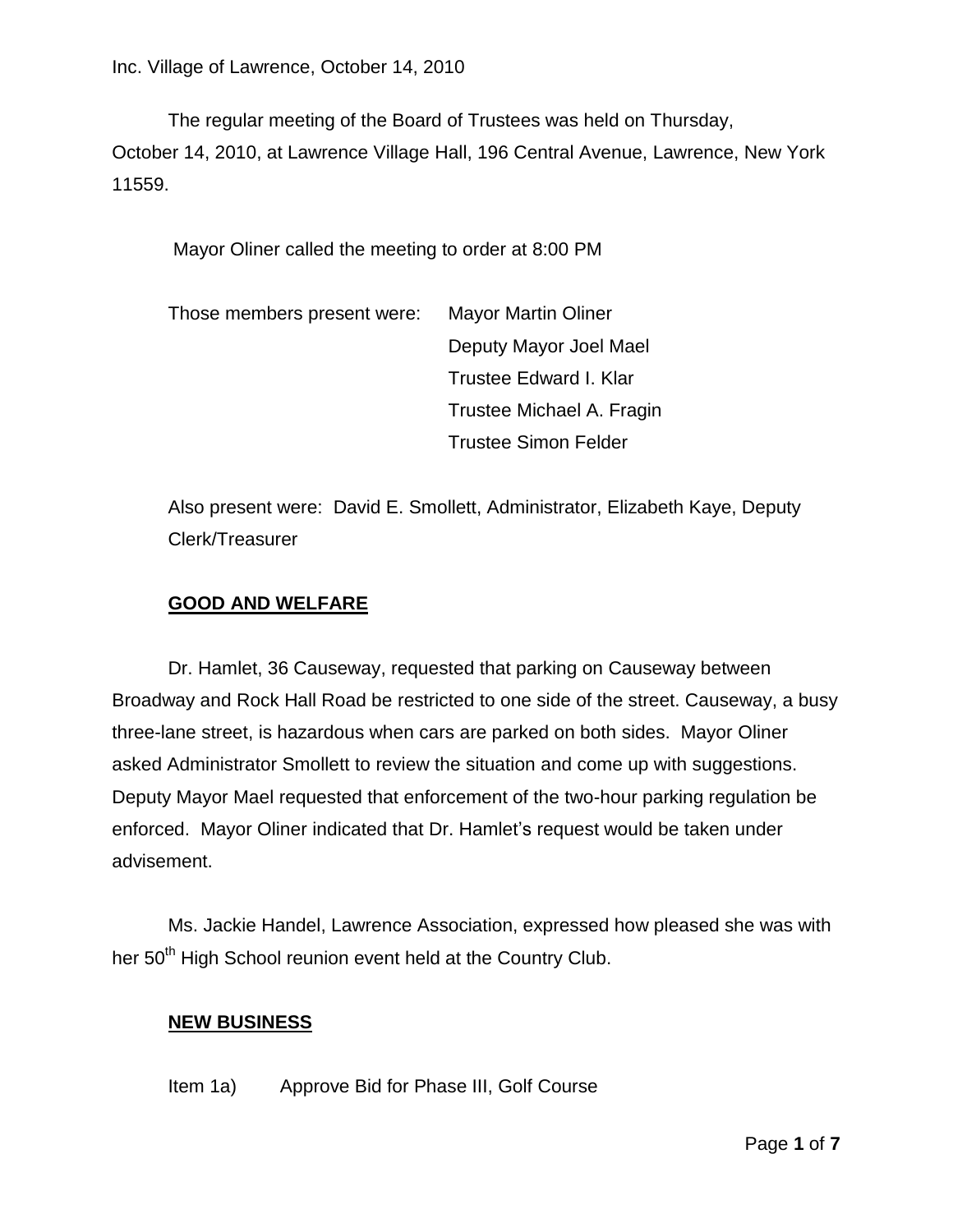Trustee Klar asked that this item be removed from the agenda due to lack of Club funds at the present time.

1b) Authorize removal of old equipment shed by  $8<sup>th</sup>$  green.

Trustee Klar expressed the need to remove the maintenance shed located between holes five and eight due to its poor condition. Superintendent Ryder would be reviewing bids received by the Building Department.

Mayor Oliner indicated that he and Administrator Smollett had looked at different alternatives for a replacement shed; prefab, block alternative and estimated the cost between \$80- \$90,000. Deputy Mayor Mael questioned what exactly would go out to bid? Mayor Oliner stated that rather than solicit bids, a Request for Proposal (RFP) should be solicited to help decide among the alternatives. Discussion took place on the best method of building a replacement shed and what part of the work the Highway Department could perform.

Trustee Klar moved to solicit bids for a new equipment building between holes one and ten, which was seconded by Mayor Oliner and unanimously approved.

Item 2) Golf Refund Request for Michelle Forst

Trustee Klar explained that a refund was being requested by Mrs. Forst for her late husband's golf membership noting that Mr. Forst had played four times before his passing. The Mayor and Board expressed their condolences. Trustee Klar suggested that the matter be referred to the Park Commission to make a recommendation to the Board. Trustee Fragin commented that a full refund was not warranted as some usage did occur.

Trustee Klar moved to table this item until opinion from the Parks Commission is received, which was seconded by Deputy Mayor Mael; all in favor.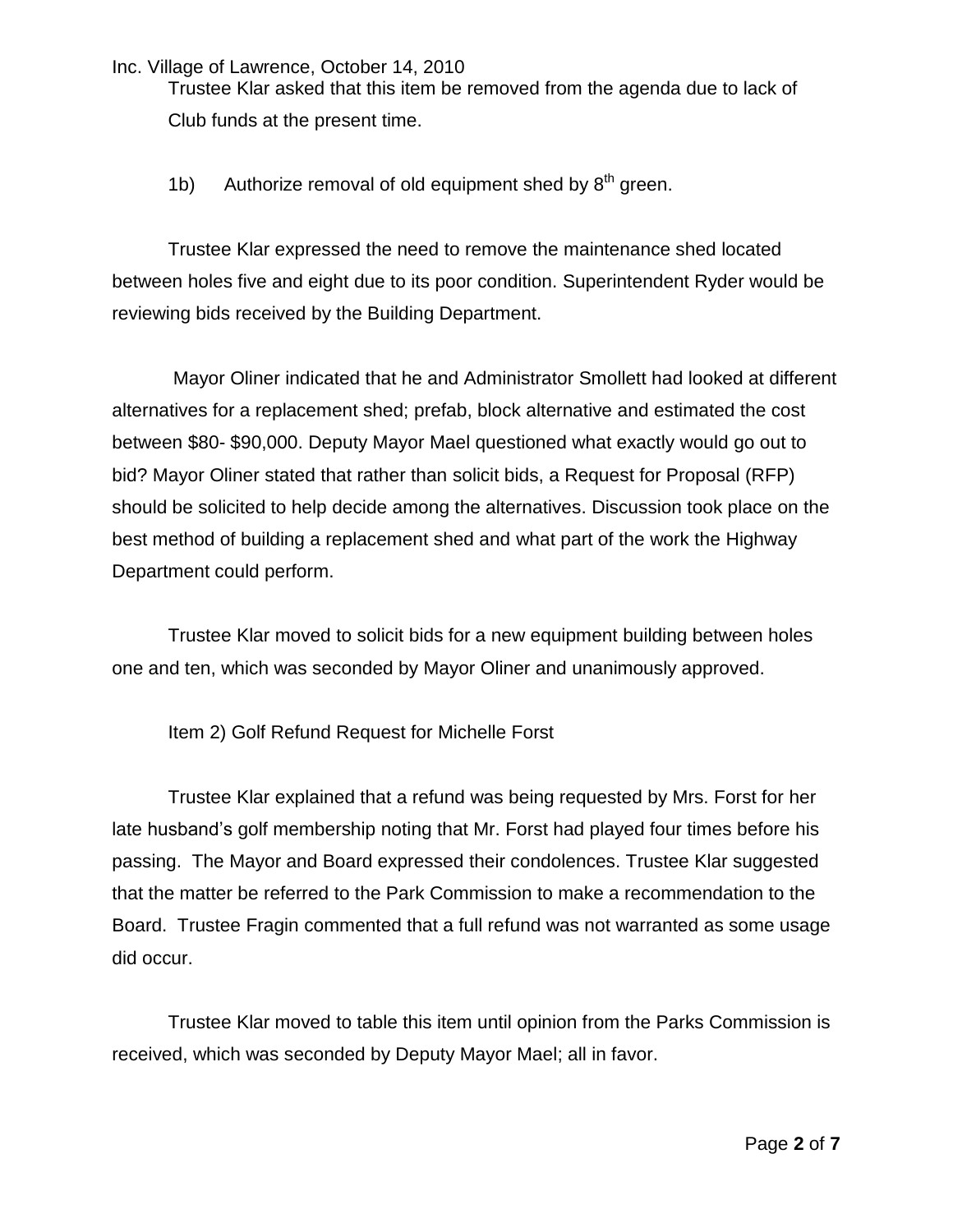Inc. Village of Lawrence, October 14, 2010 Item 3) Surplus Old Chairs at Country Club

Administrator Smollett asked for a motion to declare 85 chairs at the Club, which had been replaced by new chairs, and sell them in accordance with the NYS Comptroller's office policies on selling surplus equipment.

Trustee Klar moved to declare surplus 85 chairs at the Country Club, and sell them pursuant to NYS Comptroller office policies, which was seconded by Deputy Mayor Mael and unanimously approved.

## **OLD BUSINESS**

Item A) Repay Payments in Lieu of Taxes (PILOTs) to Club

Trustee Klar requested that three payments made by the Country Club to the General Fund be reversed and refunded to the Club as it was not appropriate for the Village to charge PILOTS to another Village entity. The PILOTS totaled \$414,592.00. Deputy Mayor Mael commented that the initial PILOT was justified as it also was intended to cover Administrative costs. Deputy Mayor Mael supported return of the last two PILOT payments.

Trustee Klar moved to return all PILOT payments to the Club, totaling \$414,592, which was seconded by Mayor Oliner. The motion passed upon the following vote:

| Mayor Oliner -      | Aye |
|---------------------|-----|
| Deputy Mayor Mael - | Nay |
| Trustee Felder -    | Aye |
| Trustee Fragin -    | Aye |
| Trustee Klar -      | Aye |

Item B) Item removed from the Agenda

Item C) Parking issues at Sutton Park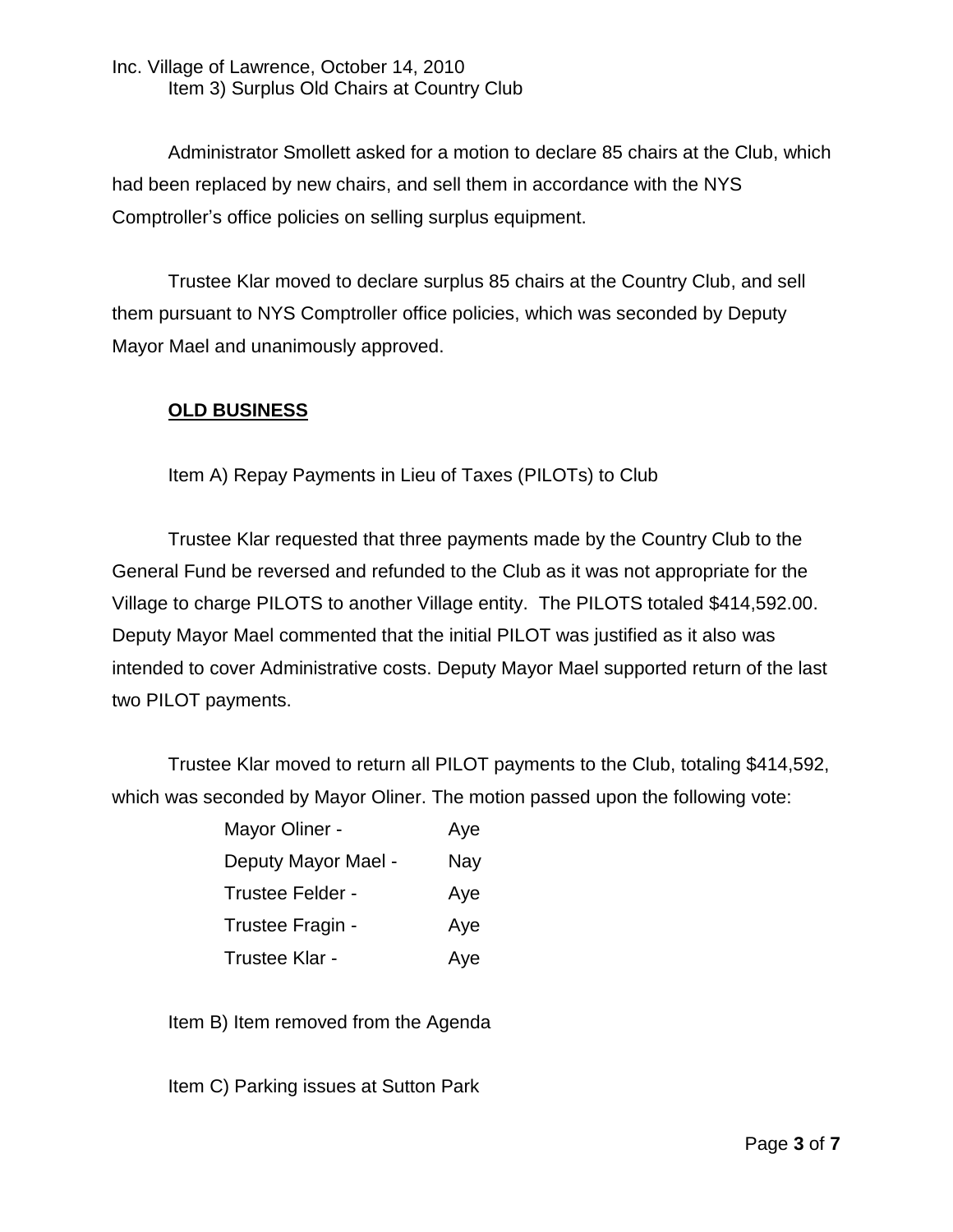Trustee Fragin referred to a discussion in previous minutes regarding the Police's concern with the Sutton Park neighborhood when two cars are parked on opposite sides of the street making it difficult to get through. The Board asked Administrator Smollett to look at Beechwood, Forest and Lakeside Drive West to see whether parking signage is appropriate and report back to Board.

Item D) Monthly /annual parking for business district lot #3

Deputy Mayor Mael indicated that the study is being worked on and Administrator Smollett would be taking a few more data points. Deputy Mayor Mael suggested having an inspector do a hard count to determine if there are enough parking spaces; recommend hours of permit; cost of permit; best location; one end or both ends or not at all?

Trustee Klar moved to approve the minutes of August 14<sup>th</sup>, 2010, September 2<sup>nd</sup>, 2010, and the work session of September  $20<sup>th</sup>$ , 2010, which was seconded by Deputy Mayor Mael. Minutes of September 20<sup>th</sup> were unanimously approved. Minutes of August  $14<sup>th</sup>$  and September  $2<sup>nd</sup>$  were approved by all with the exception of Trustee Felder who abstained.

Trustee Felder thanked Administrator Smollett for taking care of placing the new bench at the corner of Village Hall, along with a new tree and new trash can.

Trustee Klar reported that a number of senior citizens had made requests for additional benches on Central Ave and Broadway. These requests were received over the last couple of weeks. Mayor Oliner commented that benches had been put on Rock Hall Road for first time.

Mayor Oliner reported that some residents were interested in developing Zion Park and had appointed a small committee to look into ways of developing the park similar to Cedarhurst Park. Residents named to the committee thus far include Rebbitzen Horowitz, Myrna Breitman, Jeanette Schechter and a fourth to confirm back to the Mayor.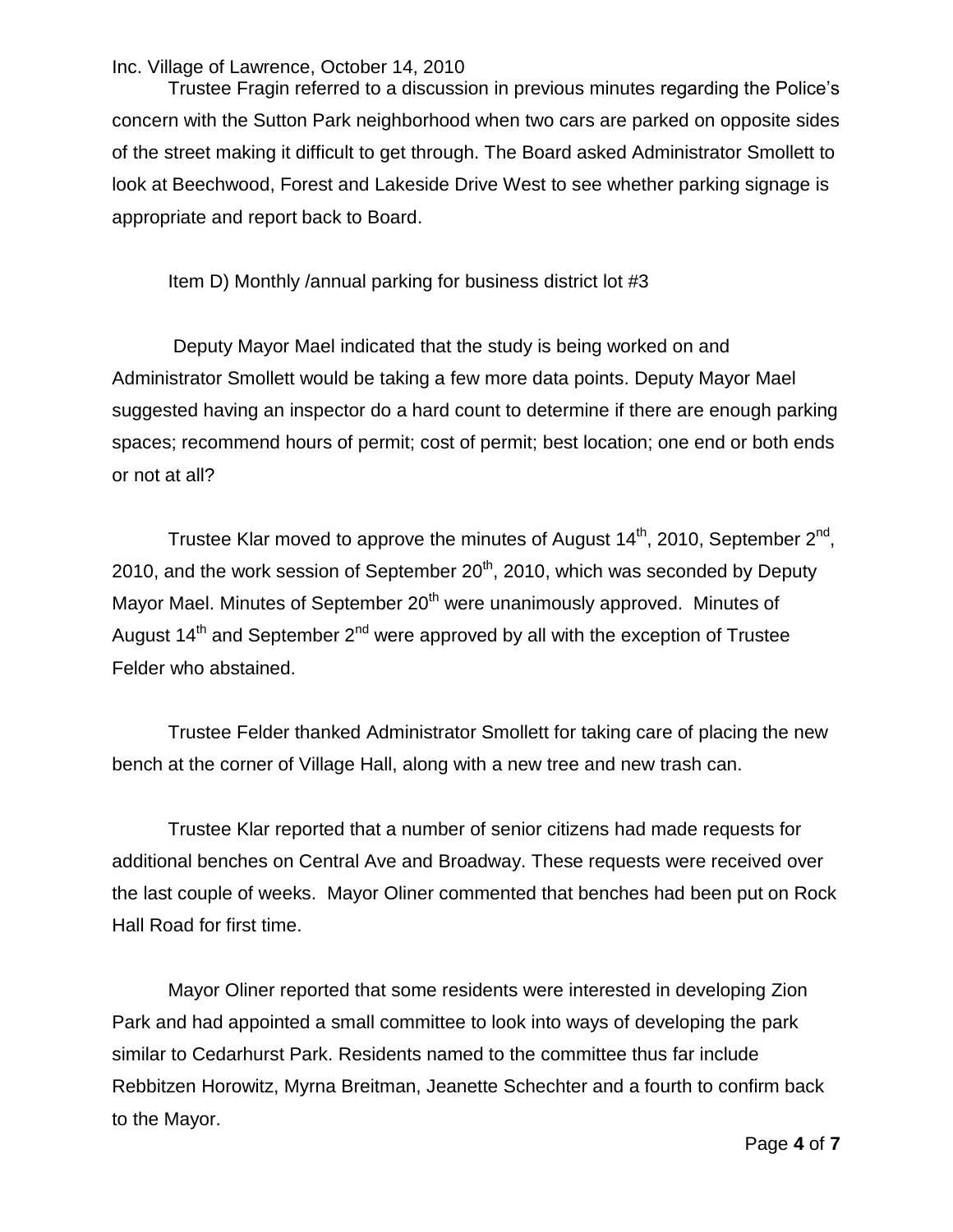Mayor Oliner reported that he continues to be in discussion with LIPA on its refusal to pay permit fees for placement of massive poles along Broadway. LIPA takes the position that it is a New York State agency and legislation allows it to install poles without being subject to permit fees. Forty-five summonses had been issued to LIPA this week. Administrator Smollett had met with LIPA for a briefing prior to the start of the project.

Mayor Oliner commented that drainage issues on Ivy Lane were corrected.

Mayor Oliner reported on a new pilot program he recently put in place. In order to address the safety issue regarding lack of visible house numbers, the Highway Department stenciled numbers on the curbs in front of the homes on Lawrence Avenue to Rock Hall Road. Mayor Oliner asked the Board to take a look and comment. Superintendent Ryder looked at the areas of Lawrence where houses are set back and numbers not visible from the street. Mayor Oliner requested that the Ordinance regarding display of house numbers be enforced primarily for safety reasons.

Mayor Oliner reported that drainage issues on Herrick Drive had been addressed. Mayor Oliner asked for authorization to cancel the agreement with Drexel Construction and to re-bid Herrick Drive to include concrete gutters. Mayor Oliner moved to cancel the agreement made with Drexler Construction and re-bid Herrick Drive, which was seconded by Trustee Klar and unanimously approved.

Deputy Mayor Mael commented on the aftermath of teenagers congregating at the "Triangle" over the holidays. Deputy Mayor Mael was present for two nights and noted that the Auxiliary Police did an exemplary job. The Board expressed its appreciation to the Police. Deputy Mayor Mael commented that Officer Keles should receive a complimentary letter for her fantastic job. Deputy Mayor Mael also commented that the Board needs to find a solution to this problem for future years.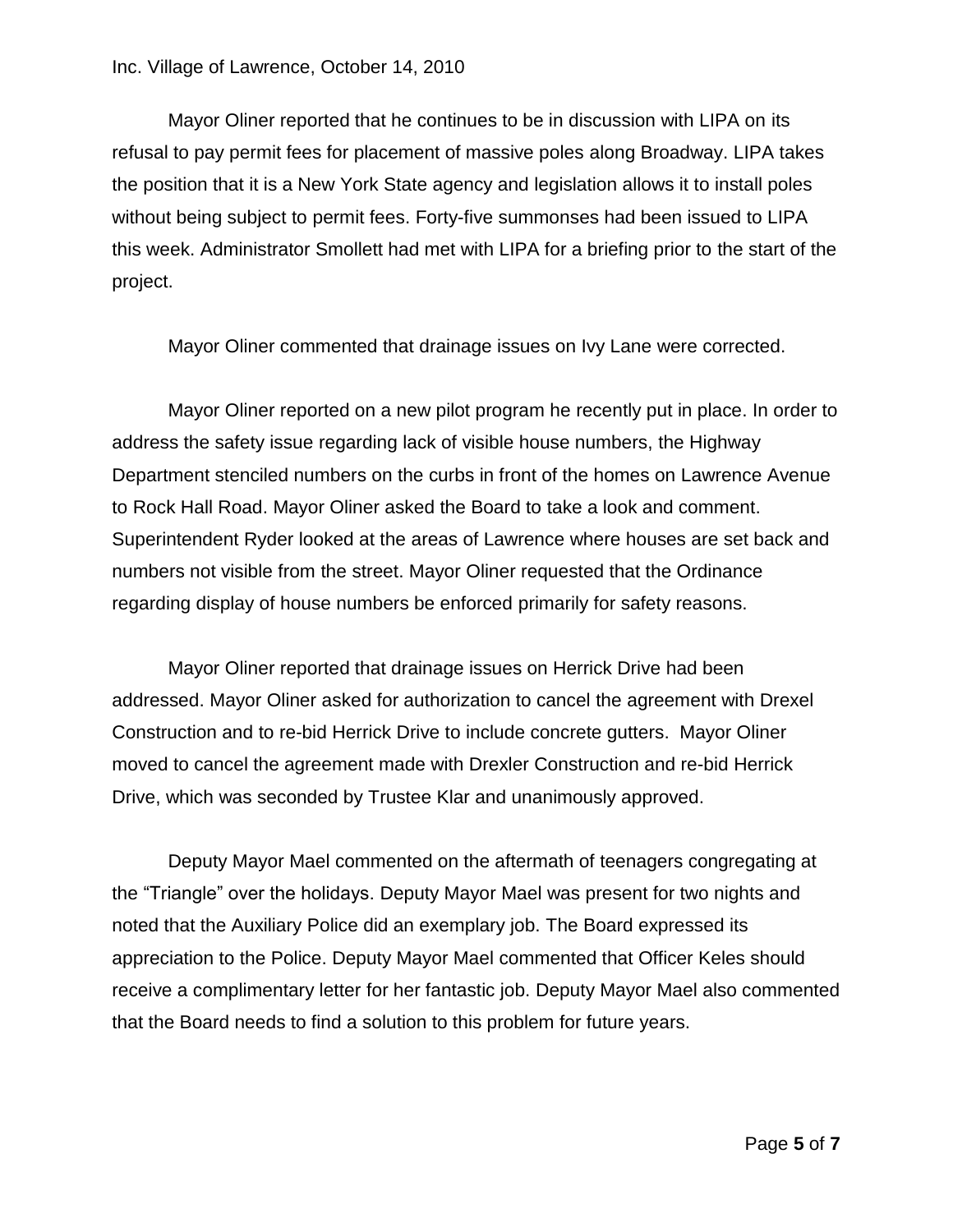Deputy Mayor Mael stated that he would like an email sent to residents informing them that they may dispose refuse of an inflammable nature at North Woodmere Park this weekend. Mayor Oliner suggested that the Village organize its own disposal day.

Deputy Mayor Mael asked if additional names were generated for the Village's email list. Mayor Oliner indicated that a letter in this regard was about to be mailed out.

## **FINANCE**

Trustee Fragin expressed his concern with excessive overtime at the Club noting that some employees at the Club are working 80 hours a week; 40 hours of overtime. It was suggested that a meeting be held with Club Manager McMahon to discuss.

Trustee Fragin commented that \$54,000 for upgrading the computer system was not specifically approved by the Board. Administrator Smollett explained that the purchase was made through a NYS OGS approved vendor. In addition, the upgrading of the computer system was a recommendation made by the NYS Comptroller's Office. The existing computer system could not be supported any longer by Microsoft. Administrator Smollett indicated that a discussion had been held with the Board but official approval was not received for the specific purchase. A number of Board members expressed concern and displeasure that the computer and phone systems were ordered without authorization by the Board. The Board determined that it should be notified of any purchase outside the ordinary course of business. Mayor Oliner explained that new purchase requisition forms were being utilized and that he is involved with all of current purchases.

Trustee Fragin moved to approve the following Abstracts, which was seconded by Deputy Mayor Mael and unanimously approved:

General Fund - #'s 609-610 Trust Fund - #277 Recreation Fund - #'s 30-31